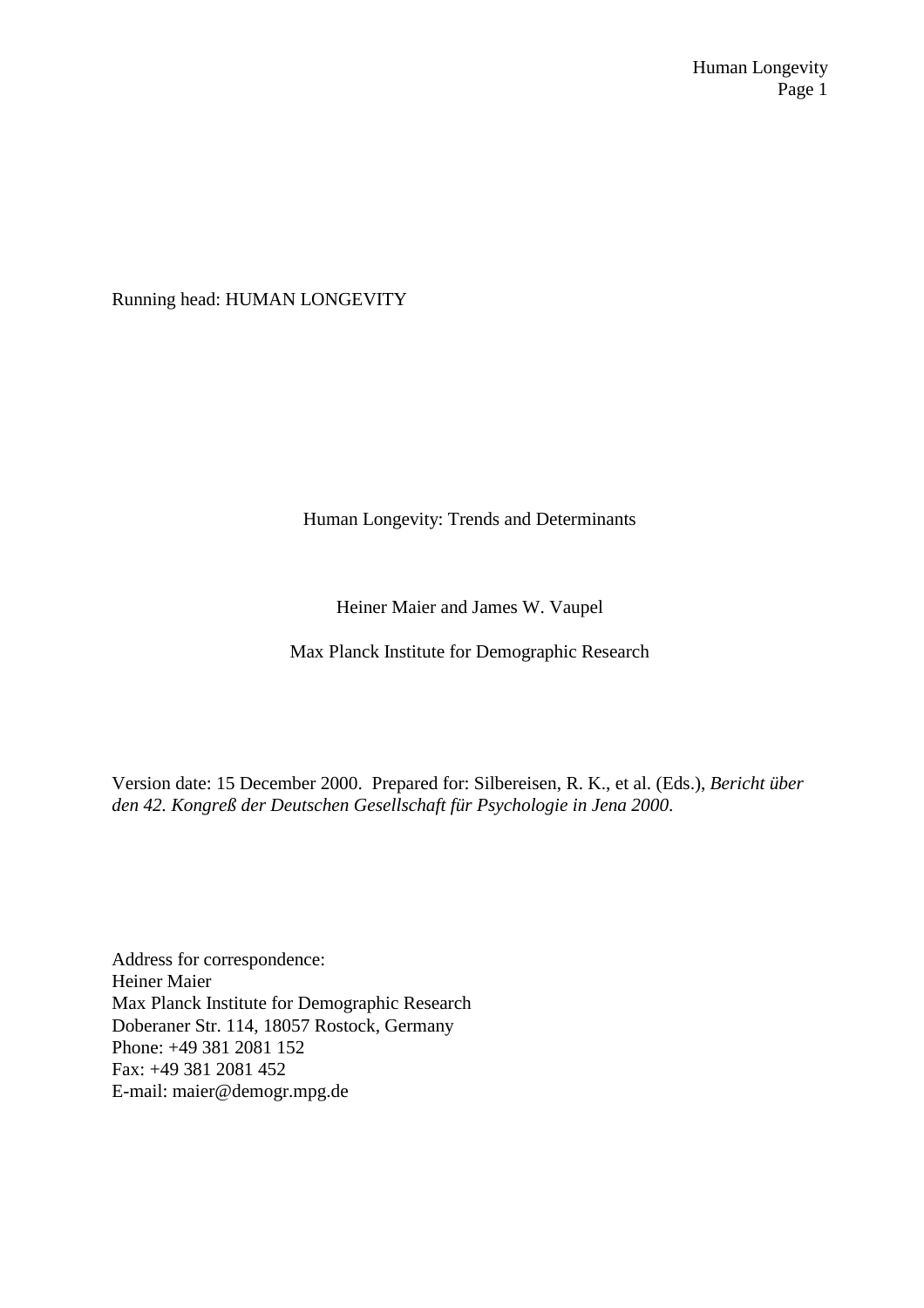#### Human Longevity: Trends and Determinants

The duration of life has captured the attention of people for thousands of years. Deaths at younger ages are now unusual in developed countries. Most deaths occur there at older ages, and survival at older ages is now a hot topic. If death at older ages can be further postponed, then the rate of growth of the population of the oldest old will quicken, which will have major economic and social consequences. These may include escalation in the costs of health care and retirement programs. In this paper we review selected recent findings on survival at older ages. We first examine mortality in relation to age, and here we emphasize the intriguing result that mortality deceleration occurs in human and non-human populations. In a next step we investigate trends in late life mortality in recent decades. There were marked improvements in survival at older ages, which is in contrast to the belief that there are fixed limits to length of life and life expectancy. In a concluding section we focus on behavioral and psychological factors that may be relevant for determining mortality outcomes.

#### Mortality Deceleration

Demographers have long been interested in the shape of the age-trajectory of human mortality. The general nature of this trajectory from birth to age 80 or so is well known. Mortality is high immediately after birth. It falls to a very low level around the age of 10 or 12 and then rises more or less exponentially, apart from some excess mortality among teenagers and young adults. A key hypothesis is that mortality continues to accelerate with age as reproduction declines. Gompertz (1825) proposed that the force of mortality increases exponentially with age for humans, at least for the range of adult ages for which he had reliable data. As a rough approximation at younger adult ages, Gompertz' exponential formula also captures the rise in mortality in a great variety of species. Until recently it was very difficult to examine data on survival at advanced ages because very few published life tables provide age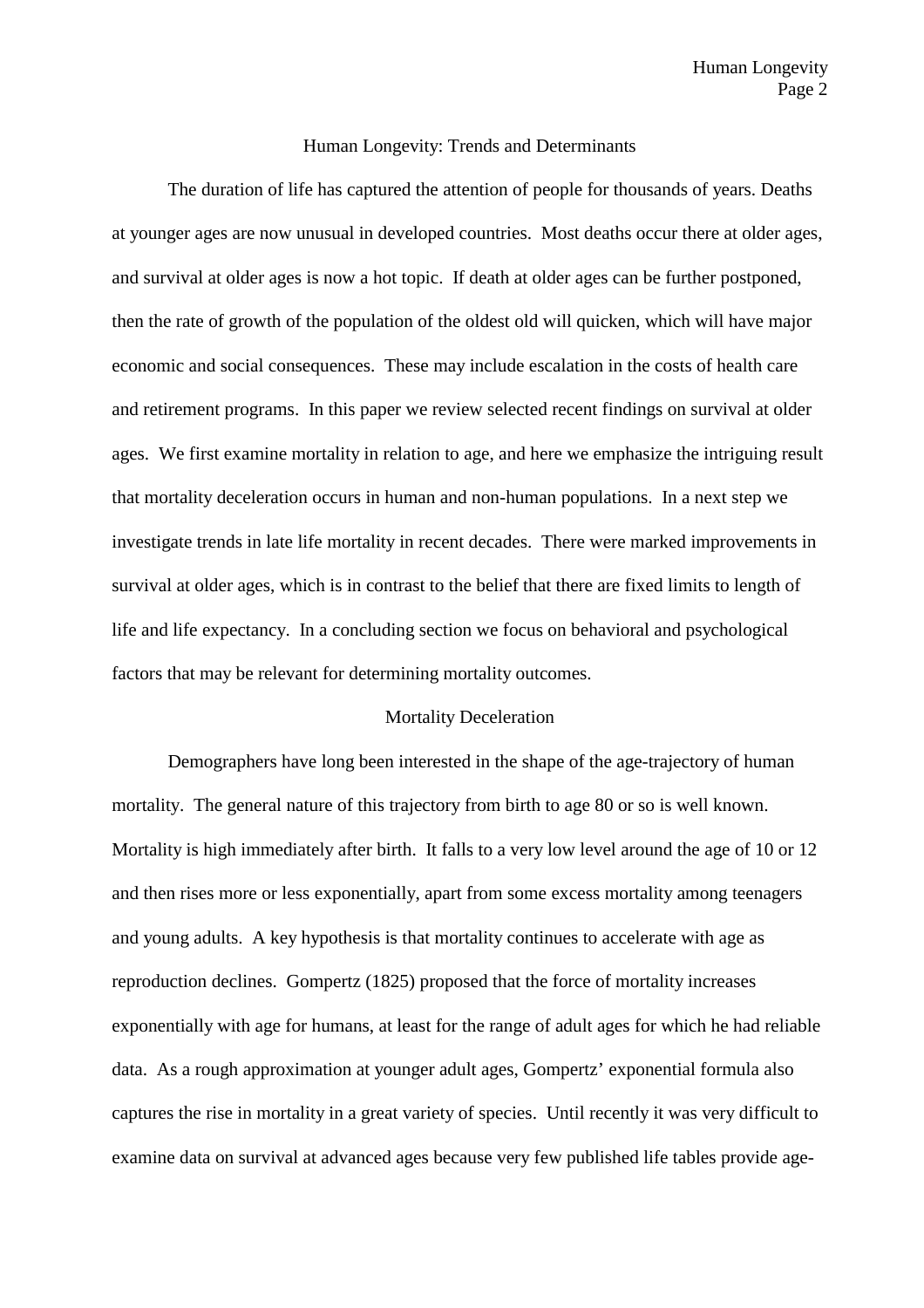specific data after age 85. Thanks to substantial efforts by Kannisto (1994), Thatcher (Thatcher, Kannisto, & Vaupel, 1998), and others, reliable data on mortality after age 80 are now available for Japan and 13 Western European countries. When these data are pooled, it is possible to estimate the age trajectory for human female mortality up to about the age of 110. Death rates for an aggregation of the 14 countries are shown in Figure 1, as well as three curves fitted to death rates (Vaupel et al., 1998). Most older people are women, so for the sake of simplicity only female data are presented in most of the figures and tables in this paper. --- insert Figure 1

It can clearly be seen that human mortality does not follow Gompertz' exponential formula after age 80. Rather, it appears that at age 85 or so mortality deceleration sets in. That is, the rate of increase in mortality slows down. A logistic curve that best fits the entire data set indicates that death rates may reach a plateau (Thatcher et al., 1998). A quadratic curve fit to the data at ages 105 and above suggests a decline in mortality after age 110. However, reliable data were available on only 82 persons who survived past age 110. Due to the sparse data at the highest ages it is unknown whether mortality increases slowly, remains level, decreases slowly, or decreases rapidly after age 110.

Mortality deceleration has been observed not only in humans but also in some other species for which large populations have been followed to death, including nematode worms and yeast as well as various insects (Vaupel et al., 1998). Why does mortality decelerate in human and other populations? One reason is that all populations are heterogeneous. Some individuals are frailer than others, and the frail die first. As time goes by, the residual population is increasingly made up of those individuals that were always the most resilient. Consequently, the individuals alive at older ages may be fundamentally different from the individuals alive at younger ages. On the one hand, the age-trajectory of mortality reflects the underlying age-trajectories of mortality for individuals in the population. On the other hand, it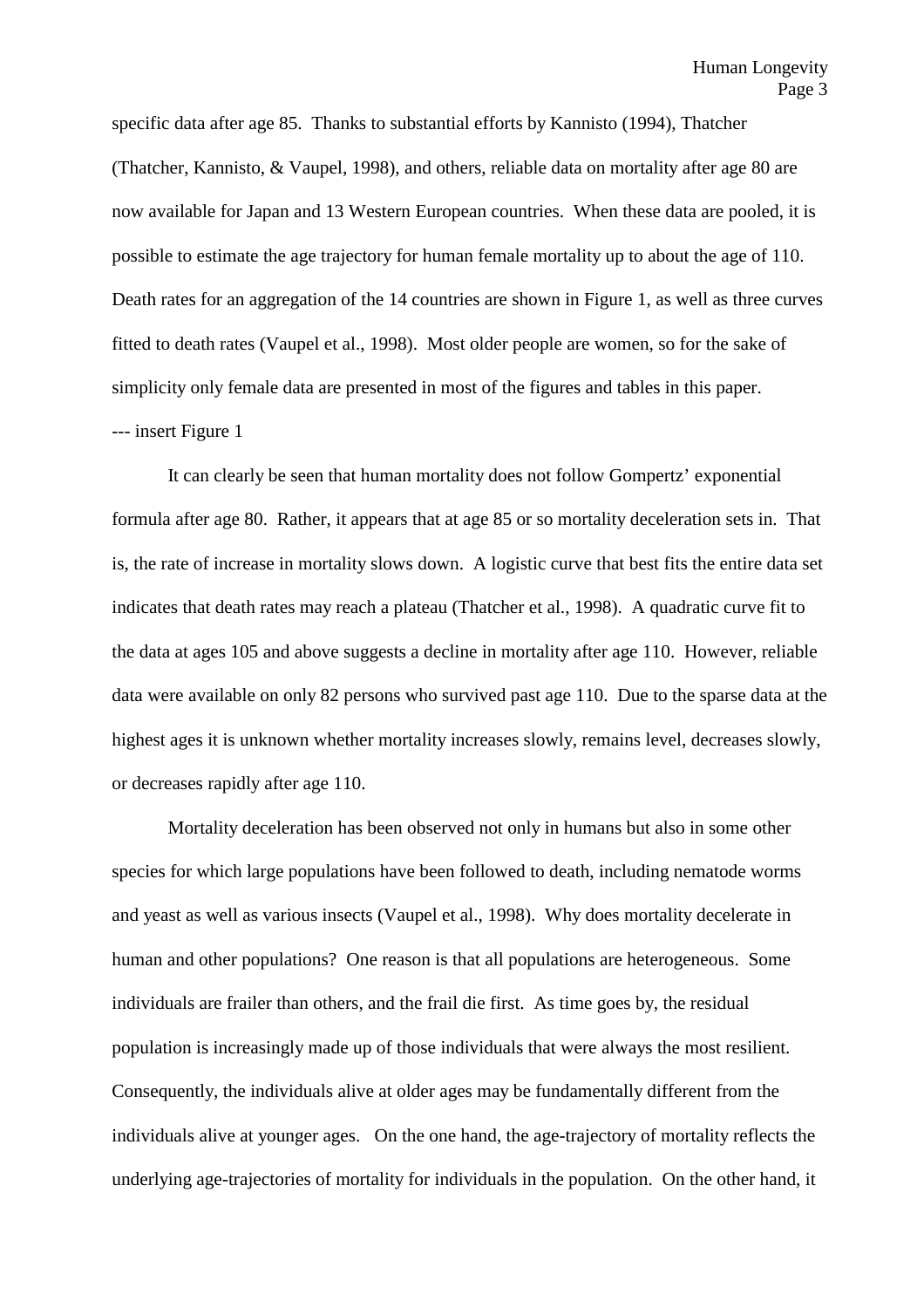also reflects the effects of compositional changes as the frailer individuals drop out of the population. Some of the deceleration of mortality at advanced ages may be due to deceleration at the individual level resulting from behavioral and physiological changes that occur with age. Caution is required here, however, since mortality for individuals might actually increase more quickly than a Gompertz curve, which would imply that heterogeneity is even more important in explaining the deceleration of mortality. More research is required on the extent to which the deceleration of mortality at older ages is attributable to changes at the individual level on the one hand and to changes in the composition of the surviving cohort on the other. A better understanding of this question may lead to new insights into aging and survival.

#### Remarkable Improvements in Survival at Older Ages

How plastic is mortality at older ages? Gerontological research has often been guided by the notion that there is a fixed maximum life span, that life expectancy in Germany and similar countries is close to the limit imposed by biology, and that little can be done to increase survival among the oldest old (Fries, 1980; Hayflick, 2000). Several types of evidence challenge the notion of fixed limits. Far from being fixed, mortality at older ages has fallen dramatically since 1950, and especially since 1970, in developed countries (Kannisto, Lauritsen, Thatcher, & Vaupel, 1994; Vaupel, 1997a). One can determine whether the level of mortality has declined at a given age by considering average annual rates of mortality improvement, that is, percentage reductions in death rates (Kannisto et al., 1994). Table 1 documents the acceleration of mortality improvements for women in the Nordic countries of Denmark, Finland, Norway, and Sweden; countries for which reliable mortality data for older ages are available well back into the  $19<sup>th</sup>$  century. For people in their eighties and nineties, there was little or no improvement early in the  $20<sup>th</sup>$  century. Mortality improvements became evident in the 1940s to 1960s, and they accelerated in the 1960s to 1980s. Mortality reductions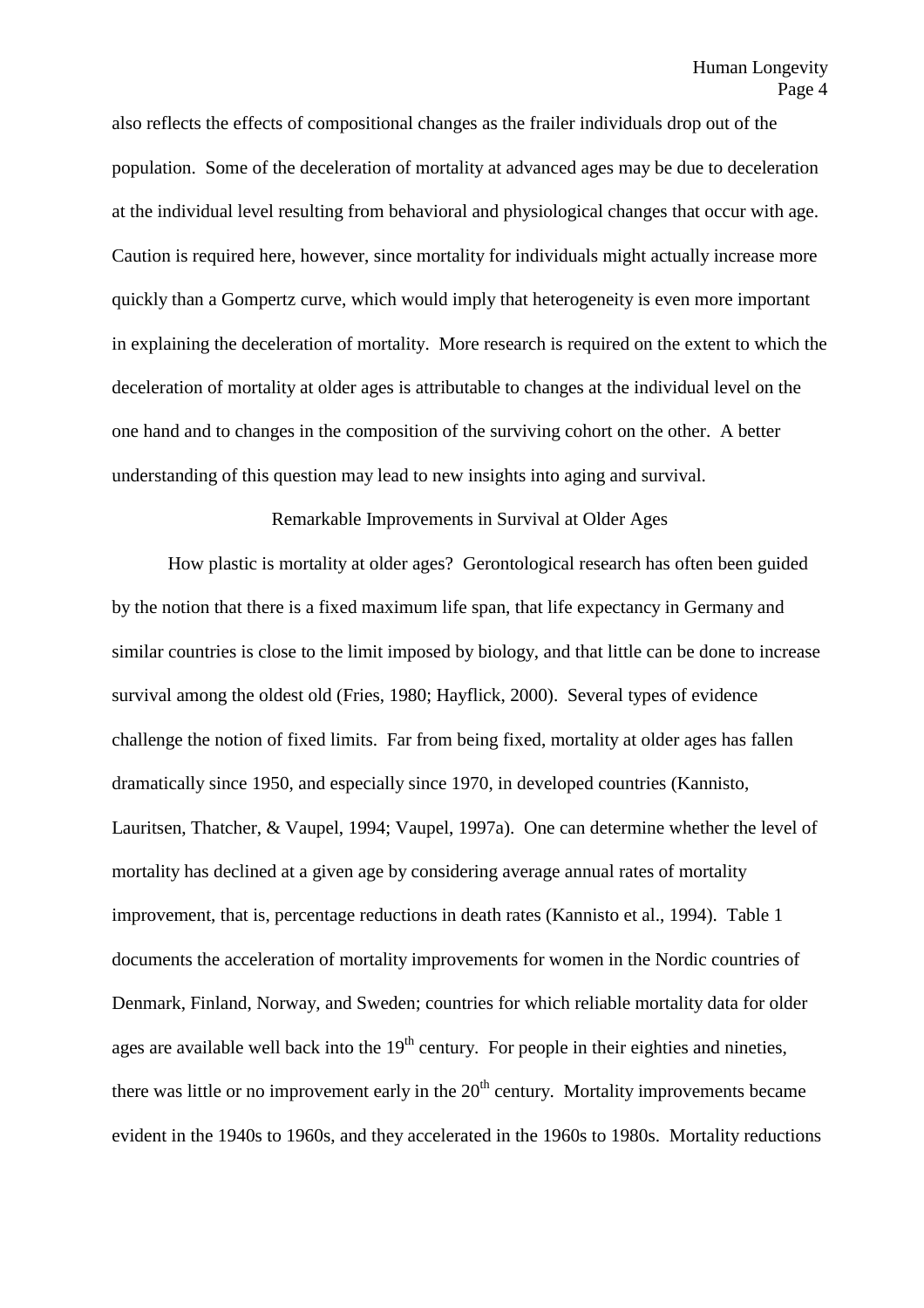among octogenarians and nonagenarians are a remarkable achievement, and they are in stark contrast with the view that little can be done to increase survival among the oldest old. --- insert Table 1

If death rates at older ages were approaching a biological limit, then countries with the lowest death rates would be closer to such limits than other countries. Consequently, we might expect that improvements in countries with the lowest death rates would tend to be slower than in countries with death rates further away from the irreducible minimum. However, there is no correlation, neither for males nor females, between the levels of mortality and the rates of mortality improvement (Kannisto et al., 1994; Vaupel, 1997a). Furthermore, males suffer higher mortality than females, while rates of improvement are higher for females than for males (Kannisto, 1994; Kannisto et al., 1994). There is also evidence that the maximum age at death is not immutable. Swedish national demographic data provide the longest available series of reliable data on achieved human life spans. Swedish data suggest that the maximum age at death has been increasing steadily for more than 100 years, and most of this increase came as a result of reductions in death rates at older ages (Wilmoth, Degan, Lundström, & Horiuchi, 2000).

Life expectancy is a synthetic measure of current mortality conditions in a particular year, and it is widely used as a general indicator of health and mortality. It is calculated as the average number of years newborns will live assuming death rates remain constant at current levels. Life expectancy rose dramatically during the  $20<sup>th</sup>$  century. In industrialized countries female life expectancy increased by 30 to 35 years, and males gained about 25 to 30 years. Life expectancy is clearly influenced by environmental and public health factors. Up to 1950 or so, most of the gain in life expectancy was because of reductions in infant, childhood, and early adult mortality. These improvements in life expectancy came as the result of rising standards of living, public health interventions, and medical developments that reduced deaths from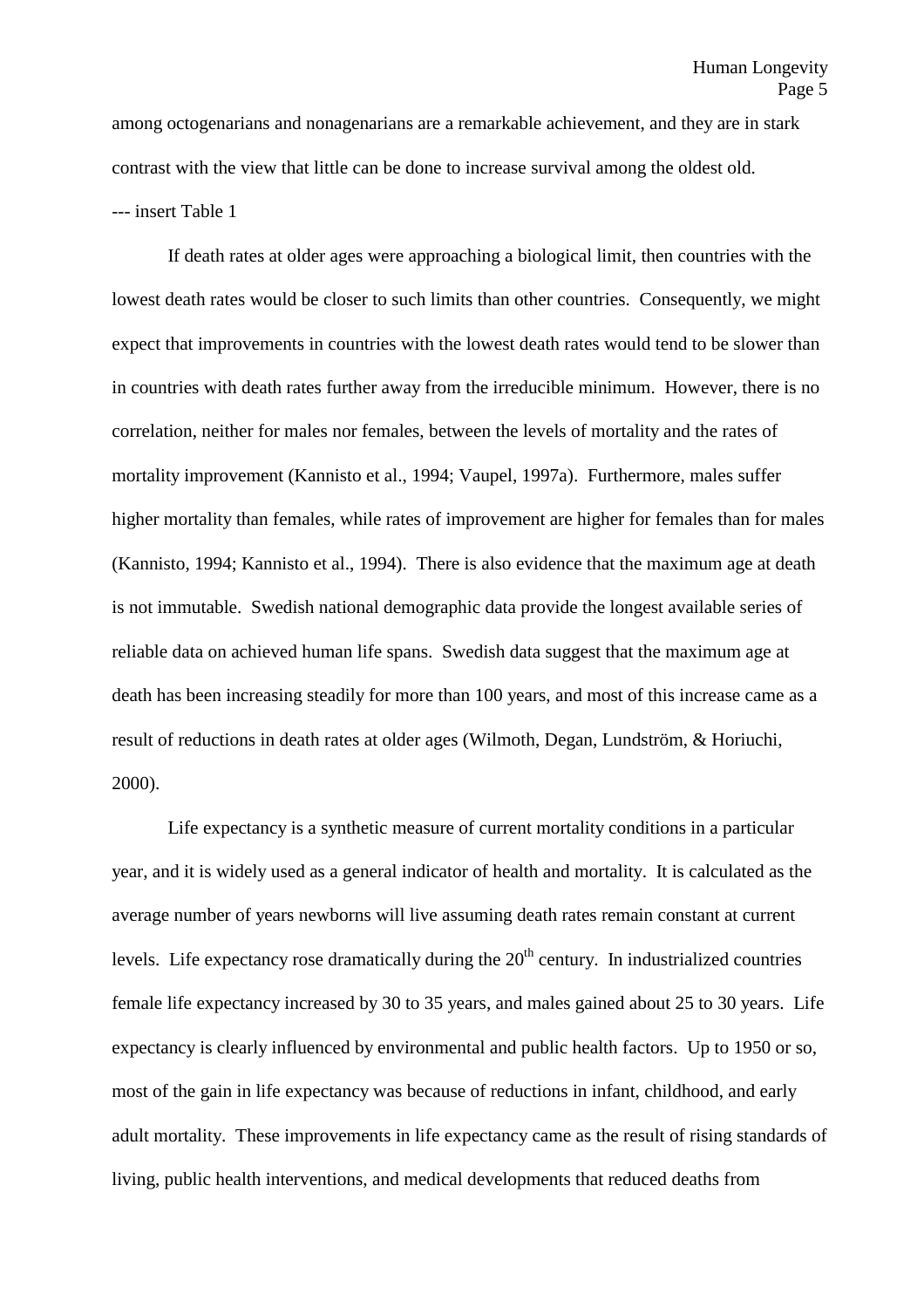infectious diseases. Since 1950, and particularly since 1970, however, the increase in life expectancy in developed countries is largely attributable to reductions in mortality at older ages.

This can be illustrated using mortality information from Germany. Figure 2 shows gains in life expectancy for East and West German women from 1980 to 1996. During this period life expectancy for East German women increased by 5.3 years. Decreases in infant and child mortality contributed relatively little to this increase. The early and middle adulthood ages contributed virtually nothing. The increase in life expectancy was largely determined by improvements in survival at older ages. More than 71 percent of the total increase came from ages over 60, and a remarkable 31 percent came from ages above 80. A similar pattern is evident for West German women and for men, although it is somewhat less pronounced (Gjonça, Brockmann, & Maier, 2000).

#### --- insert Figure 2

The different segments of the bars in Figure 2 represent shorter historical time periods. If we examine the bars designating the ages above 60 in East Germany, then it appears that some, but relatively little improvement occurred in the period prior to German unification in 1990. In contrast, the periods around (1987-1992) and after (1992-1996) unification were characterized by a pronounced mortality reduction for the ages above 60, which is reflected in substantial contributions to gains in life expectancy. A different pattern is observed in West Germany, where the period prior to unification contributed most to the gain in life expectancy when compared to the two other periods.

Gjonça et al. (2000) examined trends in death rates among Germans aged 80 to 99. East and West Germany had similar levels of oldest-old mortality until about 1975. After 1975 the mortality trends diverged. Death rates at older ages in West Germany decreased with a low gradient for both sexes, while East German old-age mortality improved only little until the late 1980s. In the late 1980s oldest-old mortality was 20 to 50 percent higher in East Germany than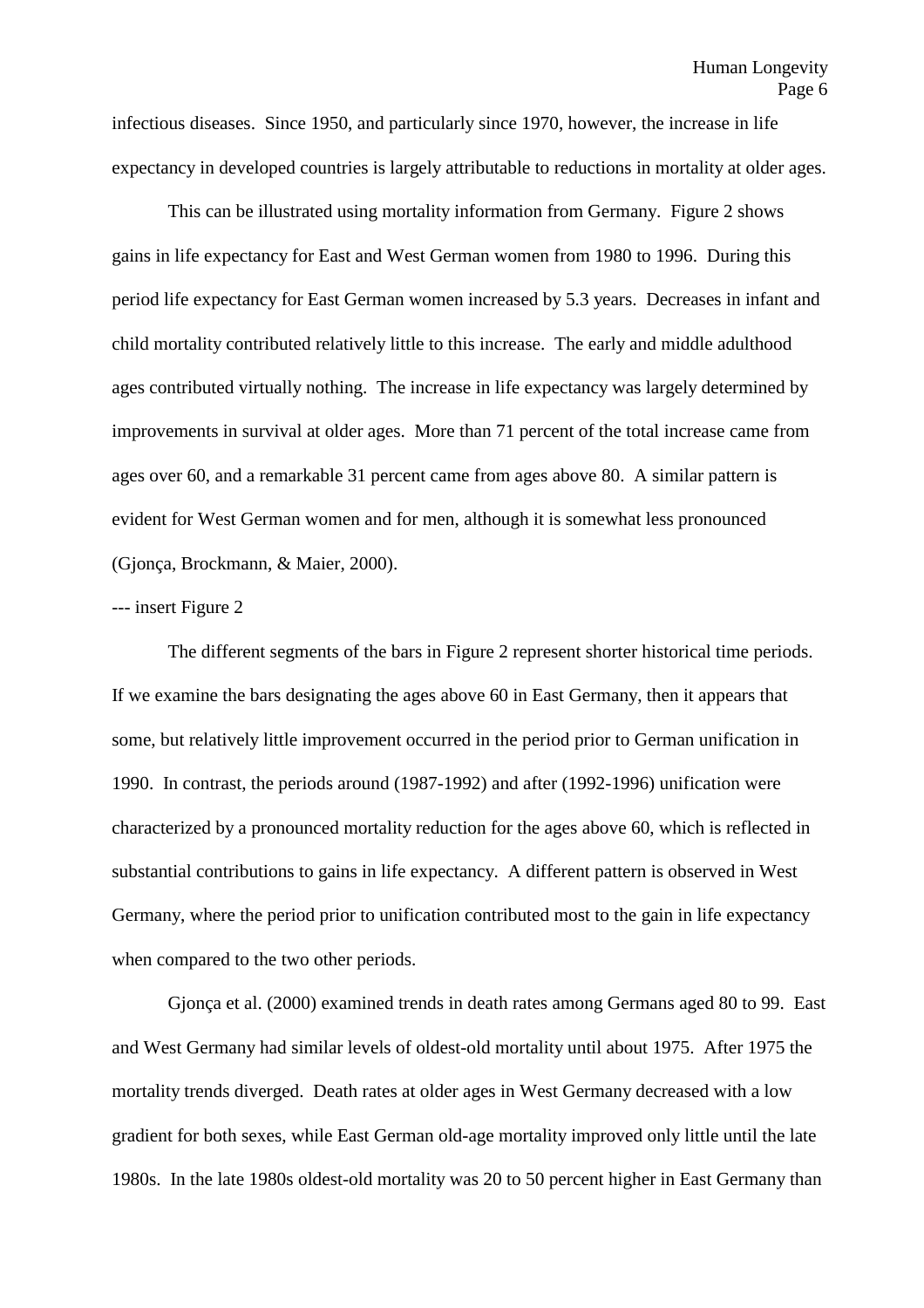in West. With the collapse of the socialist government in 1989 and German unification a year later, old age mortality in East Germany began to decrease at an accelerated pace. Consequently, the diverging trends in oldest-old mortality came to a halt, and old age death rates in East and West Germany have now started to converge. Oldest-old death rates were remarkably sensitive to the cultural, political, and economic changes associated with German unification, attesting to the plasticity of late life survival. Speculation about the specific factors responsible focuses on the health care system and individuals' economic resources (Gjonça et al., 2000).

The mortality reductions have an impact on the growth of the elderly population. Table 2 provides information about the size of the older population of various countries, from age 60 and up, for both sexes combined. Estimates are also given for the size of these populations in 2025. The projections assume slow improvements in mortality, and it is likely that the estimates for 2025 will prove to be too low (Tuljapurkar, Li, & Boe, 2000; Vaupel 1997a). Nonetheless, the size of the older population shows substantial increases, not only in Germany but also in Japan, the United States, China, and India as well.

--- insert Table 2

#### Inter-individual Differences and Survival

This world-wide growth in the population of older people heightens the interest in a fundamental question: why do some people die at 60, others at 80, and a few at 100? Why is the chance of dying at 80 rather than 60 increasing? Why are the chances of surviving from age 80 to 100 rapidly increasing, albeit from a very low level? How important are genetic, environmental, behavioral, and psychological factors in determining how long an individual will live? Research on twins and other populations of related individuals suggests that the length of one's life is moderately heritable. It seems that about 25 percent of the total variation in adult life spans can be attributed to genetic variation among individuals (McGue, Vaupel,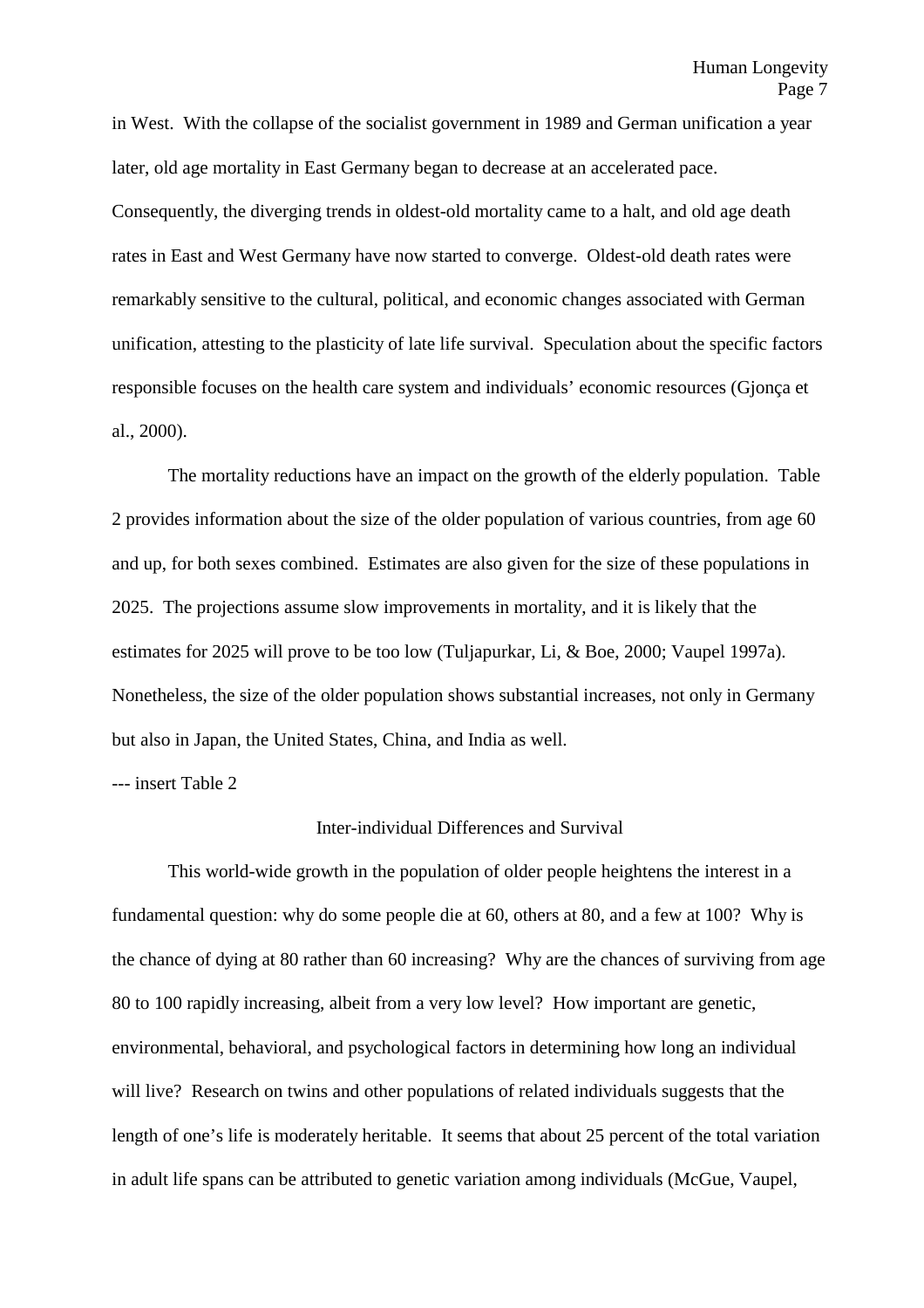Holm, & Harvald, 1993). Another 20 to 30 percent can be perhaps explained by non-genetic survival attributes that are fixed for individuals by the time they are 30 years old (Vaupel et al., 1998). Among these non-genetic fixed factors are health conditions early in life, socioeconomic conditions in childhood, and the socio-economic position a person has attained at about age 30.

It is probably the case that a large number of environmental and genetic factors interact to determine life span. There is some evidence that variation in the genetic factor apolipoprotein E, the most potent "longevity gene" yet discovered in humans, explains only 1% of the variation in life span (Christensen & Vaupel, 1996). It should also be noted that the onequarter or so of the variation in life span that is due to genetic factors is not necessarily beyond intervention. Insights into the function of genes can immediately open up possibilities for modifying adverse genetic effects, especially if gene-environment interaction plays a part in the etiology (Christensen & Vaupel, 1996).

Many studies have addressed the effects of behavioral and life-style factors on morbidity and mortality. In today's western world, cigarette smoking is the most prominently known environmental risk factor influencing life span. The association between alcohol consumption and mortality appears to be U-shaped, with an elevated risk of death for both abstainers and heavy drinkers. There are also reports that the risk of death increases throughout the range of moderate to severe overweight. Declining cigarette smoking as well as changes in diet and physical activity may be important factors in raising life expectancy, at least in some countries.

A long-standing debate concerns the extent to which intra-uterine and perinatal exposures influence late life morbidity and mortality. Barker's (1992) "fetal-origins hypothesis" suggests that nourishment and infections in utero and during infancy program the development of risk factors for several important diseases of middle and old age. To the extent this is true, longevity may in part be determined by conditions in early childhood and perhaps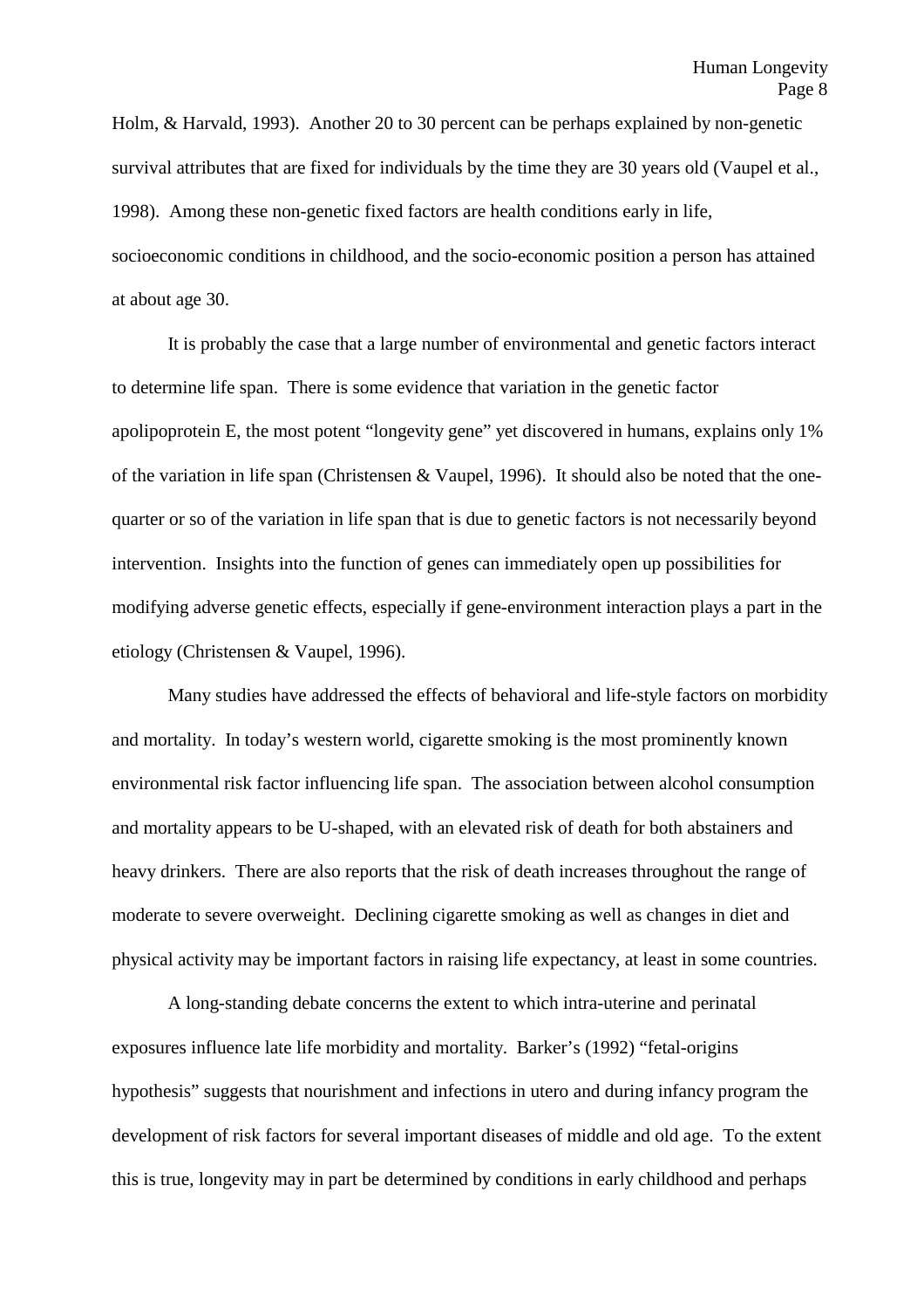before birth. There is, however, conflicting evidence suggesting that conditions at older ages are much more important than conditions early in life. For example, twins tend to be born prematurely and at low birth weights, but they suffer the same age-specific death rates as singletons from age 6 up to the oldest ages (Christensen, Vaupel, Holm, & Yashin, 1995). Furthermore, Kannisto, Christensen, and Vaupel (1997) found no increased mortality in later life for Finnish cohorts that were born during or just before the famine of 1866-1869. Understanding the nature and magnitude of possible lingering effects of early life conditions on survival at advanced ages remains an important research priority.

Psychological traits and dispositions may also have some influence on longevity. Most psychological research on mortality has focused on the relation between psychological factors measured late in life and survival within a few subsequent years. Lower cognitive functioning was consistently associated with an increased mortality risk across a number of studies (Small & Bäckman, 1999). There is also some evidence that aspects of subjective well-being and happiness are related to a longer life (Idler & Benyamini, 1997), while psychological distress and depression may increase the risk of death (Huppert & Whittington, 1995). It is not known whether lower cognitive functioning and a lower level of well-being are merely concomitant to bodily changes that occur with nearness to death, or whether they have a causal effect on mortality.

Only very few studies have examined the effects of psychological factors early in life on late-life survival. In a study of gifted children, Friedman et al. (1995) related childhood personality to vital status 70 years later. The trait of conscientiousness (that is, being responsible, dependable, well organized) was associated with a longer life. Danner, Snowdon, and Friesen (in press) studied Catholic sisters and examined the relationship between the emotional content of texts written early in life and survival late in life. Positive emotional content in autobiographies written when sisters were a mean age of 22 was strongly related to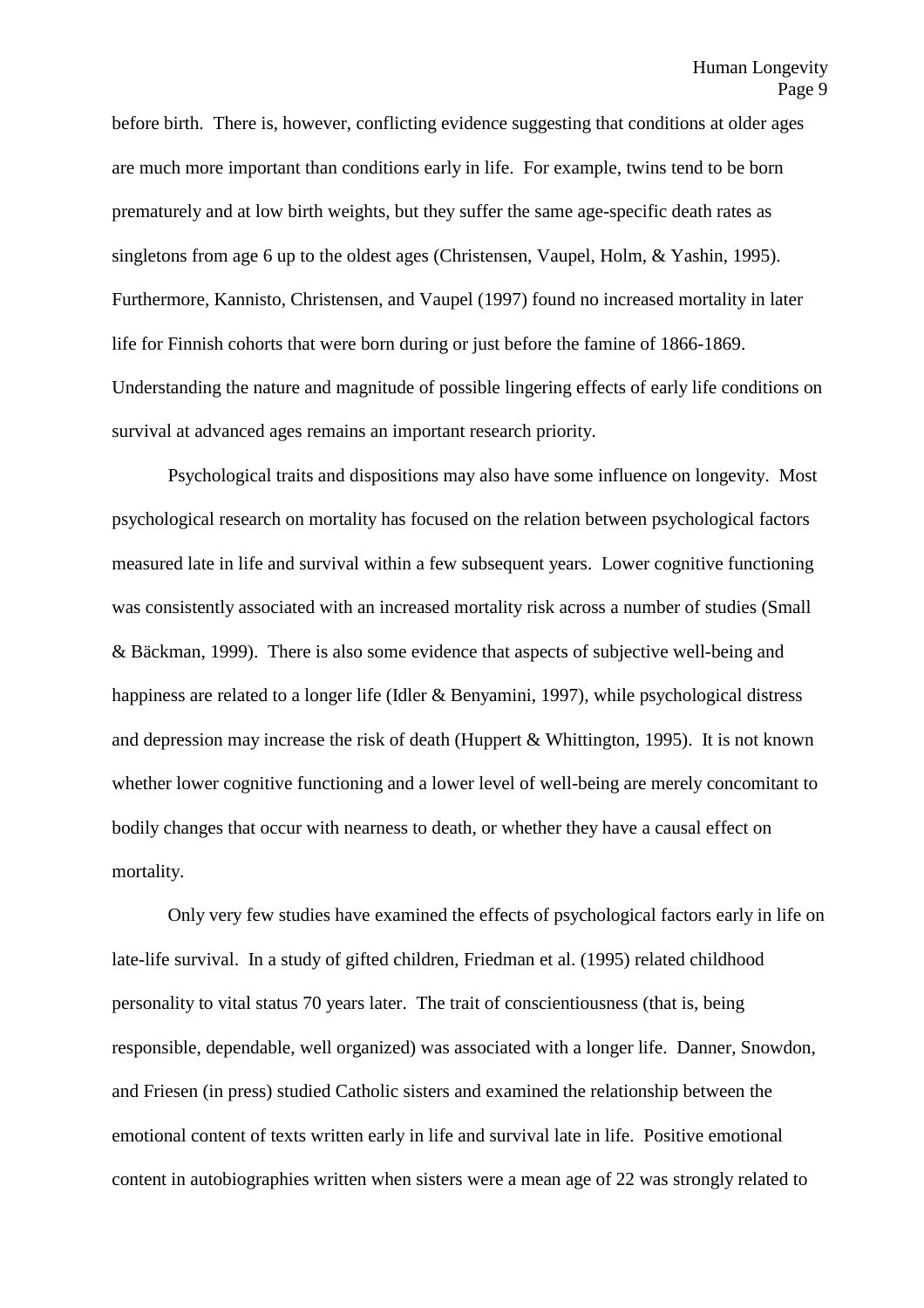survival at the ages 75 to 95. Both Friedman et al. (1995) and Danner et al. (in press) speculate that the way individuals deal with stress may be an important explanatory factor in their findings. It could be that more conscientious persons are better able to cope with life's stress and are thus less likely to become ill. Positive emotional content in writings is possibly indicative of a general readiness to express emotion, and these writings may reflect a beneficial response pattern that avoids the adverse effects of suppressing the expression of emotion.

#### Conclusion

In recent decades we have witnessed remarkable improvements in survival at older ages. The improvements are in stark contrast with the view that old age mortality is immutable. Extrapolating the rates of improvement into the future leads to an astonishing result: half of the girls born today in Germany and other developed countries may live to the age of 100 (Vaupel, 1997b, 1998, 2000). Boys are disadvantaged, but half of the males born today in the postindustrialized world may survive to age 95.

Christensen and Vaupel (1996) reviewed the determinants of longevity and concluded that surprisingly little is known. The chance of reaching age 80 (or 90 or 100) is better for women than men, for people born in the  $20<sup>th</sup>$  century rather than earlier, for people born in developed countries, and for people who have some favorable genes. Smoking is certainly a health hazard for young and old, and other life-style factors are probably also important. Little is yet know about why mortality among the oldest old has been so plastic since 1950 or about the long-term effects of early-life psychological factors on late-life health and mortality.

#### Acknowledgement

We thank Karl Brehmer and Silvia Leek.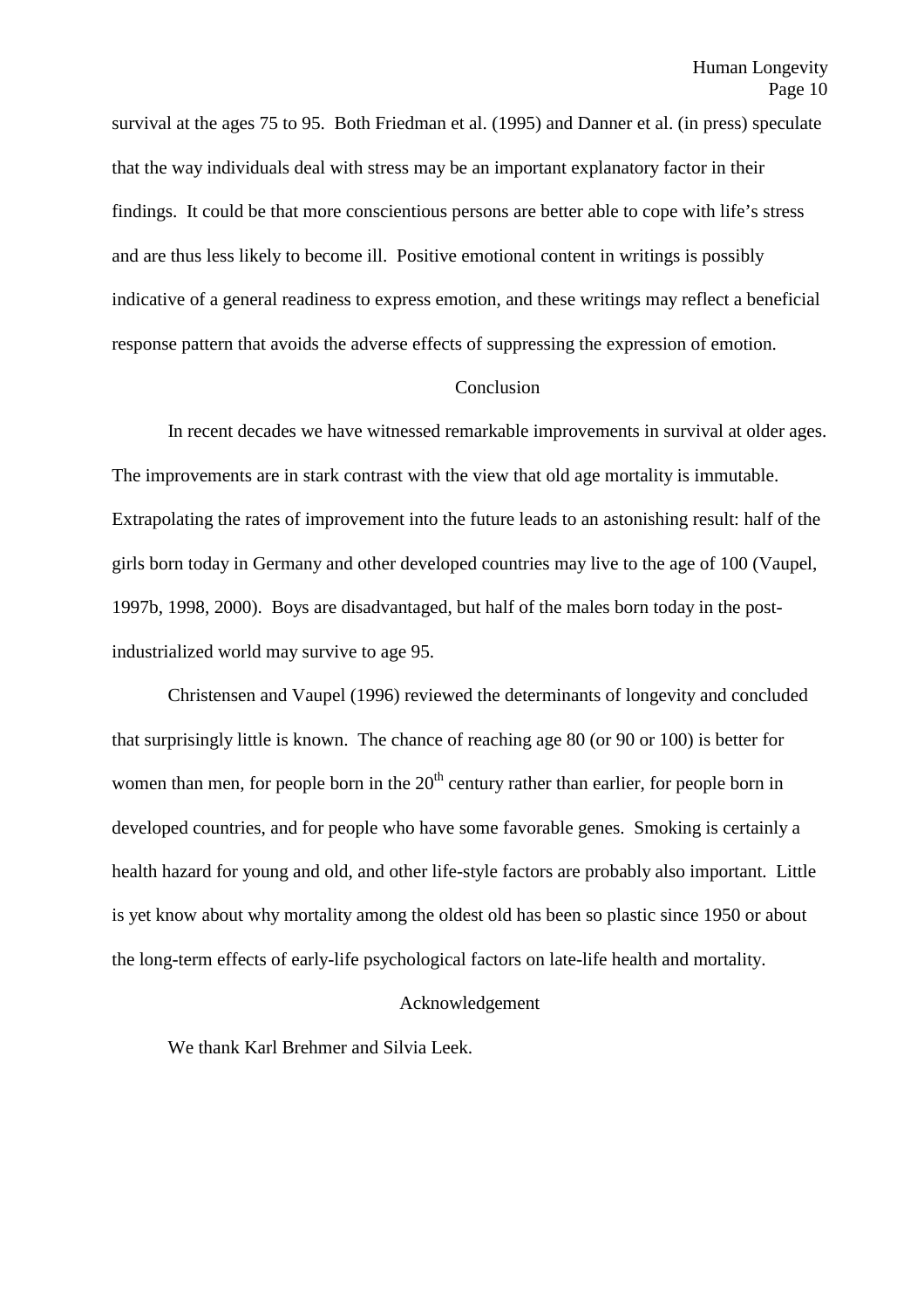#### References

Barker, D. J. P. (1992). Fetal and infant origins of adult disease. London: British Medical Journal.

Christensen, K., & Vaupel, J. W. (1996). Determinants of longevity: genetic,

environmental, and medical factors. Journal of Internal Medicine, 240, 333-341.

Christensen, K., Vaupel, J. W., Holm, N. V., & Yashin, A. I. (1995). Mortality among twins after age 6: Fetal origins hypothesis versus twin method. British Medical Journal, 310, 432-436.

Danner, D. D., Snowdon, D. A., & Friesen, W. V. (in press). Positive emotions in early life and longevity: findings from the Nun Study. Journal of Personality and Social Psychology.

Friedman, H. S., Tucker, J. S., Schwartz, J. E., Martin, L. R., Tomlinson-Keasey, C.,

Wingard, D. L., & Criqui, M. H. (1995). Childhood conscientiousness and longevity: health behaviors and cause of death. Journal of Personality and Social Psychology, 68, 696-703.

Fries, J. F. (1980). Aging, natural death, and the compression of morbidity. New England Journal of Medicine, 303, 130-135.

Gjonça, A., Brockmann, H., & Maier, H. (2000). Old-age mortality in Germany prior to and after reunification [On-line], Demographic Research, 3, 5,861 words. Available: http://www.demographic-research.org/Volumes/Vol3/1/ [2000, July 12].

Gompertz, B. (1825). On the nature of the function expressive of the law of human mortality, and on a new mode of determining the value of life contingencies. Philosophical Transactions of the Royal Society (London), 115, 513-585.

Hayflick, L. (2000). The future of aging. Nature, 408, 267-269.

Huppert, F. A., & Whittington, J. C. (1995). Symptoms of psychological distress predict 7-year mortality. Psychological Medicine, 25, 1073-1086.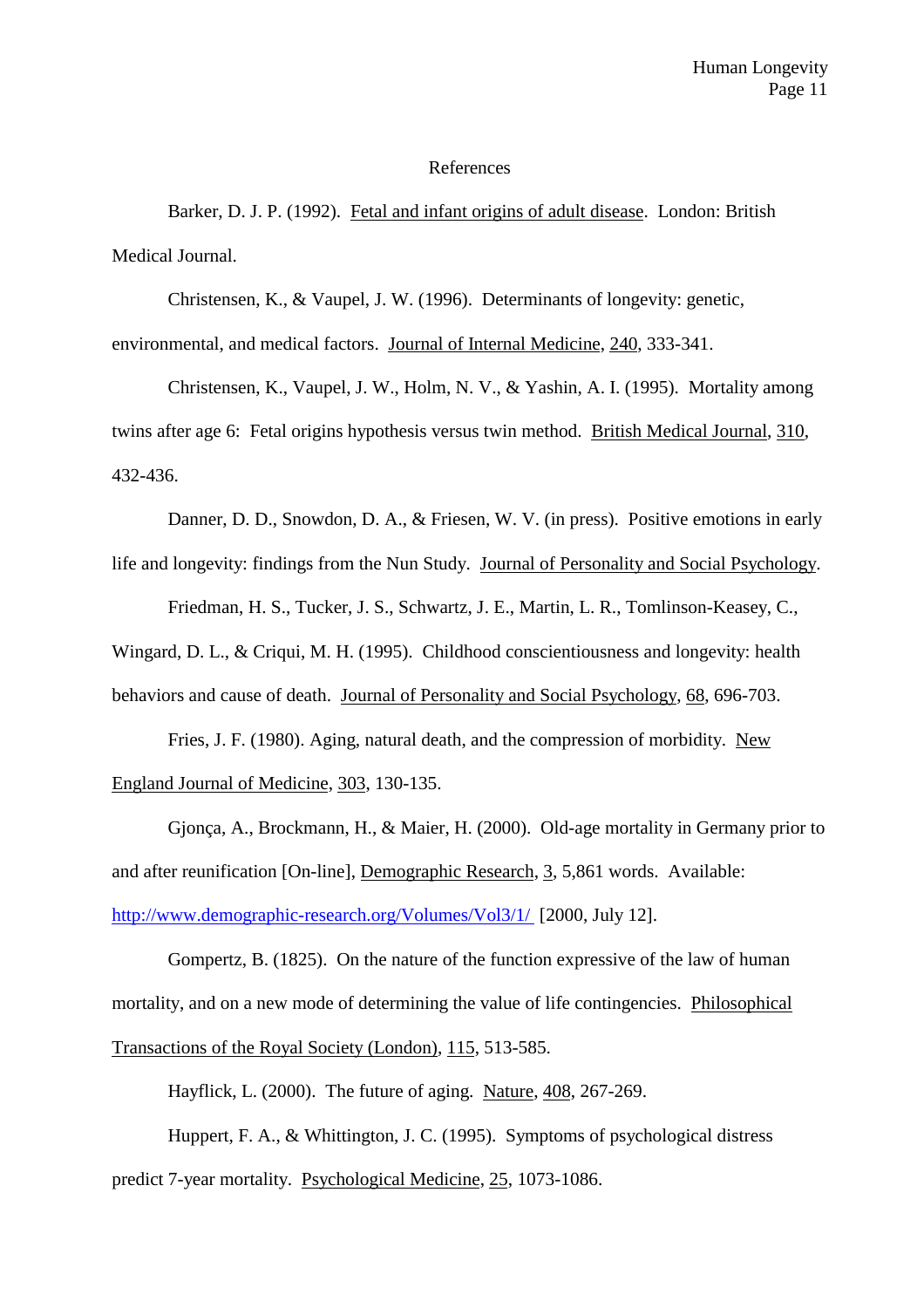Idler, E. L., & Benyamini, Y. (1997). Self-rated health and mortality: a review of twenty-seven community studies. Journal of Health and Social Behavior, 38, 21-37.

Kannisto, V. (1994). Development of oldest-old mortality, 1950-1990. Odense Monographs on Population Aging, 1. Odense, Denmark: Odense University Press. Electronic edition: http://www.demogr.mpg.de/Papers/Books/Monograph1/OldestOld.htm.

Kannisto, V., Christensen, K., & Vaupel, J. W. (1997). No increased mortality in later life for cohorts born during famine. American Journal of Epidemiology, 145, 987-994.

Kannisto, V., Lauritsen, J., Thatcher, A. R., & Vaupel, J. W. (1994). Reductions in mortality at advanced ages: several decades of evidence from 27 countries. Population and Development Review, 20, 793-810.

McGue, M., Vaupel, J. W., Holm, N., & Harvald, B. (1993). Longevity is moderately heritable in a sample of Danish twins born 1870-1880. Journal of Gerontology: Biological Sciences, 48, B237-B244.

Small, B. J., & Bäckman, L. (1999). Time to death and cognitive performance. Current Directions in Psychological Science, 8, 168-172.

Thatcher, A. R., Kannisto, V., & Vaupel, J. W. (1998). The force of mortality at ages 80 to 120. Odense Monographs on Population Aging, 5. Odense, Denmark: Odense University Press. Electronic edition:

http://www.demogr.mpg.de/Papers/Books/Monograph5/ForMort.htm.

Tuljapurkar, S., Li, N., & Boe, C. (2000). A universal pattern of mortality decline in the G7 countries. Nature, 405, 789-792.

Vaupel, J. W. (2000). Setting the stage: a generation of centenarians? The Washington Quarterly, 23, 197-200.

Vaupel, J. W. (1998). Demographic thinking. Science, 280, 986.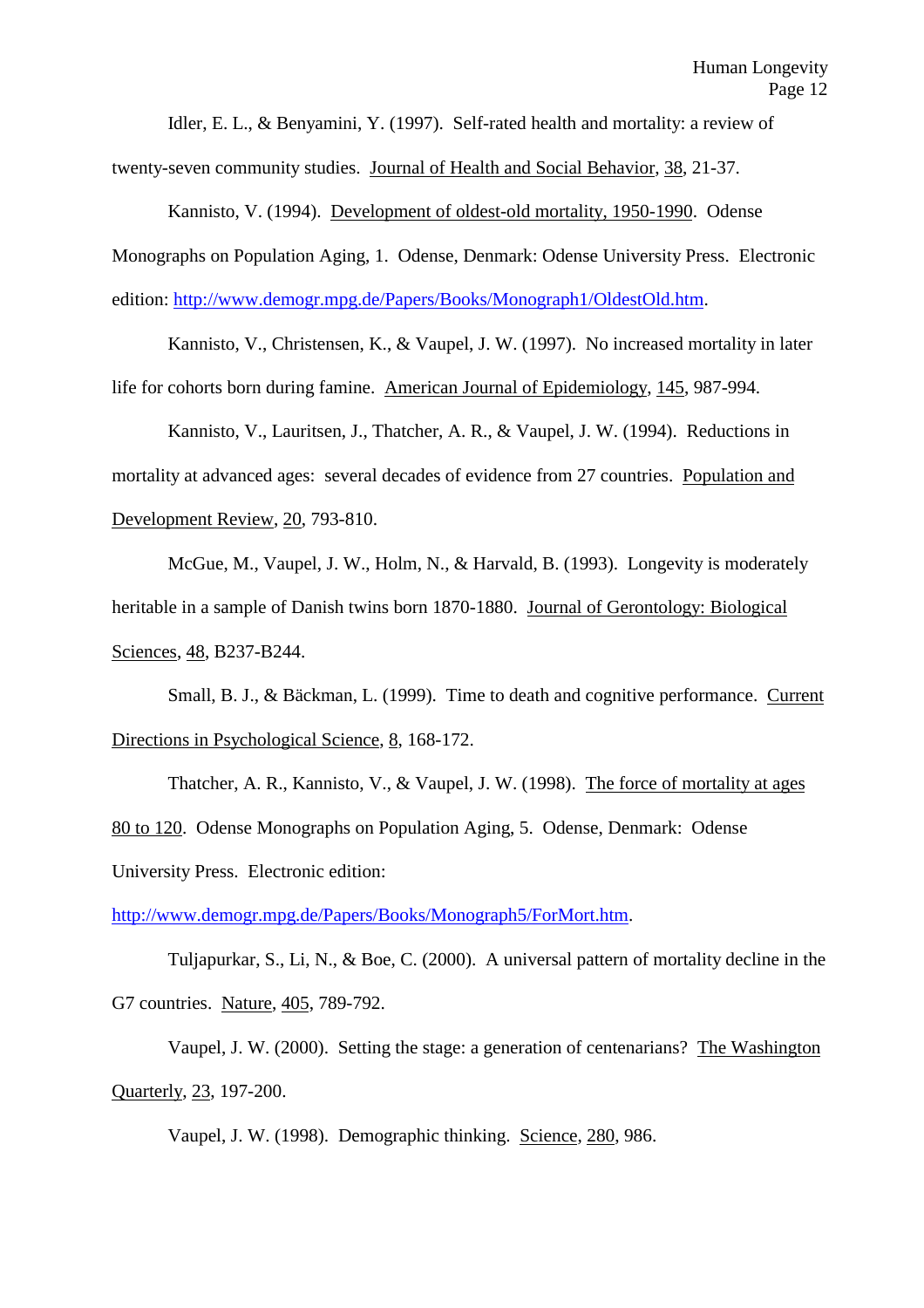Vaupel, J. W. (1997a). The remarkable improvements in survival at older ages.

Philosophical Transactions of the Royal Society of London - Series B: Biological Sciences, 352, 1799-1804.

Vaupel, J. W. (1997b). The average French baby may live 95 or 100 years. In J. M.

Robine, J. W. Vaupel, B. Jeune, & M. Allard (Eds.), Longevity: to the limits and beyond (pp.

11-27). Berlin: Springer.

Vaupel, J. W., Carey, J. R., Christensen, K., Johnson, T. E., Yashin, A. I., Holm, N. V.,

Iachine, I. A., Kannisto, V., Khazaeli, A. A., Liedo, P., Longo, V. D., Zeng, Y., Manton, K. G.,

& Curtsinger, J. W. (1998). Biodemographic trajectories of longevity. Science, 280, 855-860.

Wilmoth, J. R., Deegan, L. J., Lundström, H., & Horiuchi, S. (2000). Increase of

maximum life-span in Sweden, 1861-1999. Science, 289, 2366-2368.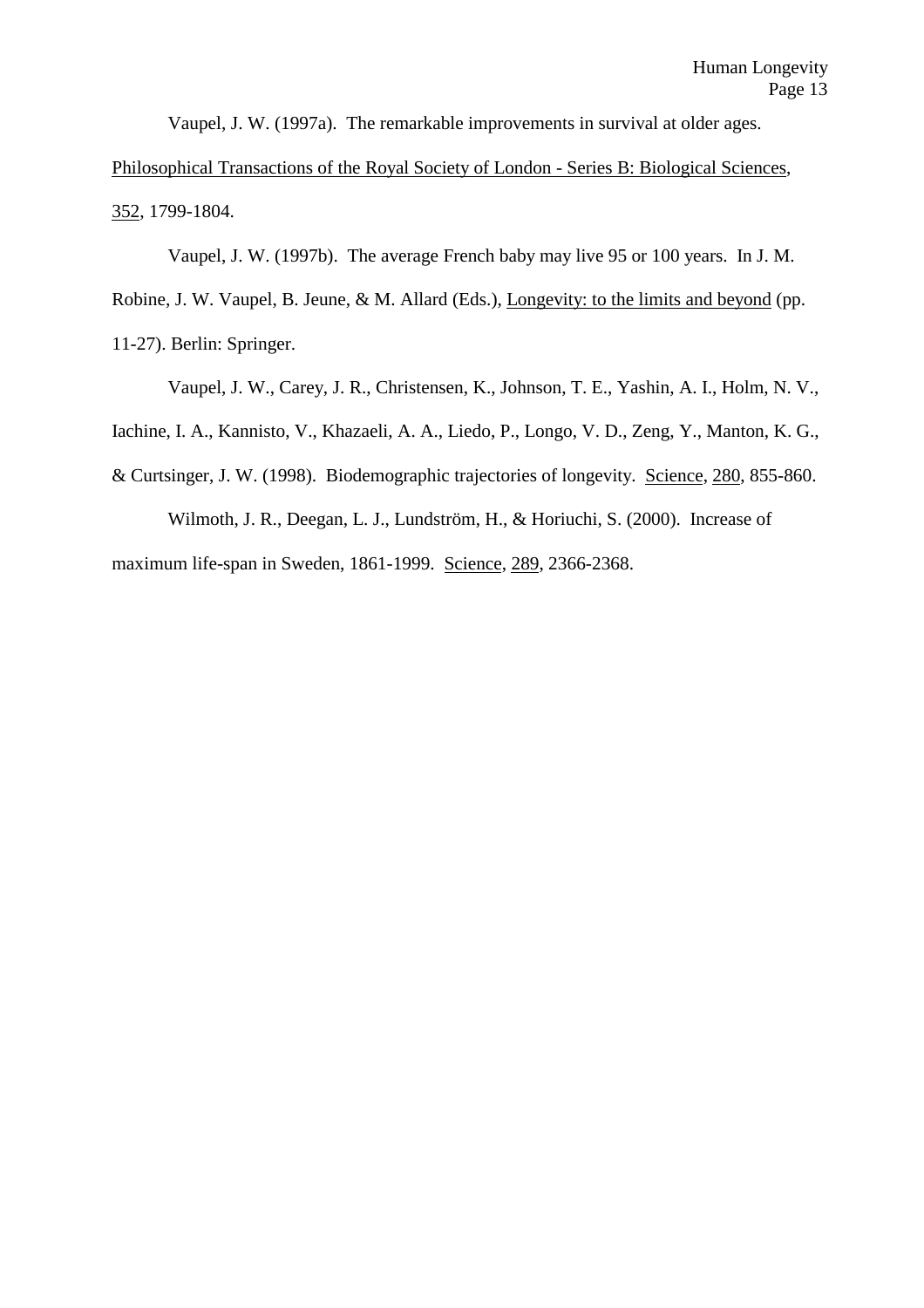Table 1

Average Annual Rates of Improvement in Female Mortality (in Percent) for an Aggregation of Denmark, Finland, Norway and Sweden, for Sexagenarians, Septuagenarians, Octogenarians, and Nonagenarians, Over Successive Periods 20 Years Apart

|                    | <b>Age Category</b> |     |     |     |  |
|--------------------|---------------------|-----|-----|-----|--|
| <b>Time Period</b> | 60s                 | 70s | 80s | 90s |  |
| $1900s - 1920s$    | 0.3                 | 0.2 | 0.1 | 0.0 |  |
| $1920s - 1940s$    | 0.7                 | 0.4 | 0.2 | 0.0 |  |
| $1940s - 1960s$    | 1.7                 | 1.0 | 0.6 | 0.5 |  |
| $1960s - 1980s$    | 1.5                 | 2.1 | 1.7 | 1.2 |  |

Note. See Kannisto et al. (1994) for a description how average annual rates of improvement are calculated. Source: Vaupel (1997a).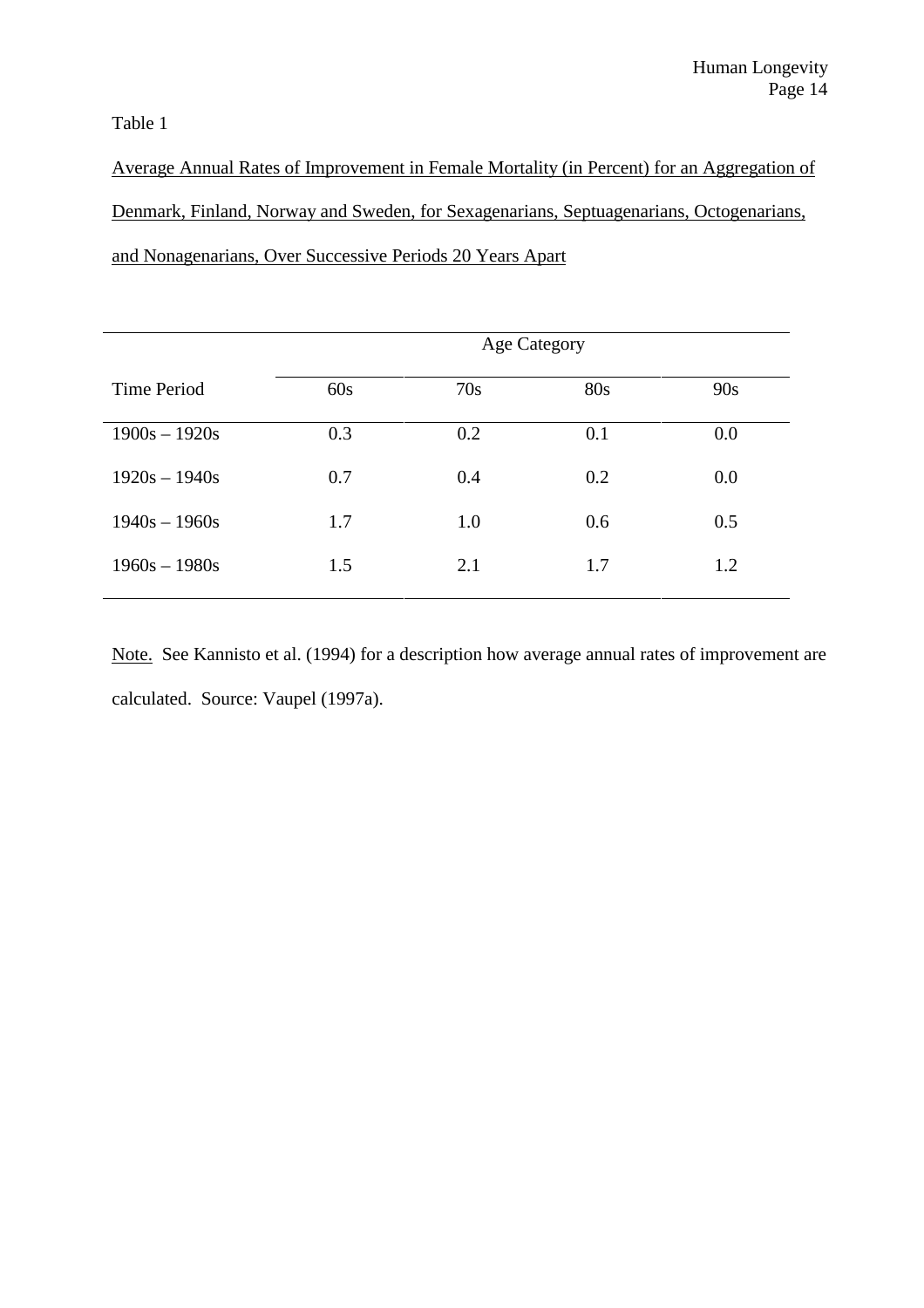## Table 2

# Estimated Population Above Age 60 (in Millions) and Proportion of Population (in Percent) for Selected Countries in 2000 and Projected for 2025

|                      | Millions $60+$ |      | Percent $60+$ |      |
|----------------------|----------------|------|---------------|------|
| Country              | 2000           | 2025 | 2000          | 2025 |
| Germany              | 19             | 27   | 23            | 31   |
| Japan                | 29             | 41   | 23            | 34   |
| <b>United States</b> | 46             | 83   | 17            | 25   |
| China                | 129            | 288  | 10            | 20   |
| India                | 71             | 162  | 7             | 12   |

Note. Countries are ranked by percent 60+ in 2000. Source: United States Census Bureau International Data Base (updated 10 March 2000, available at

http://www.census.gov/ipc/www/idbnew.html).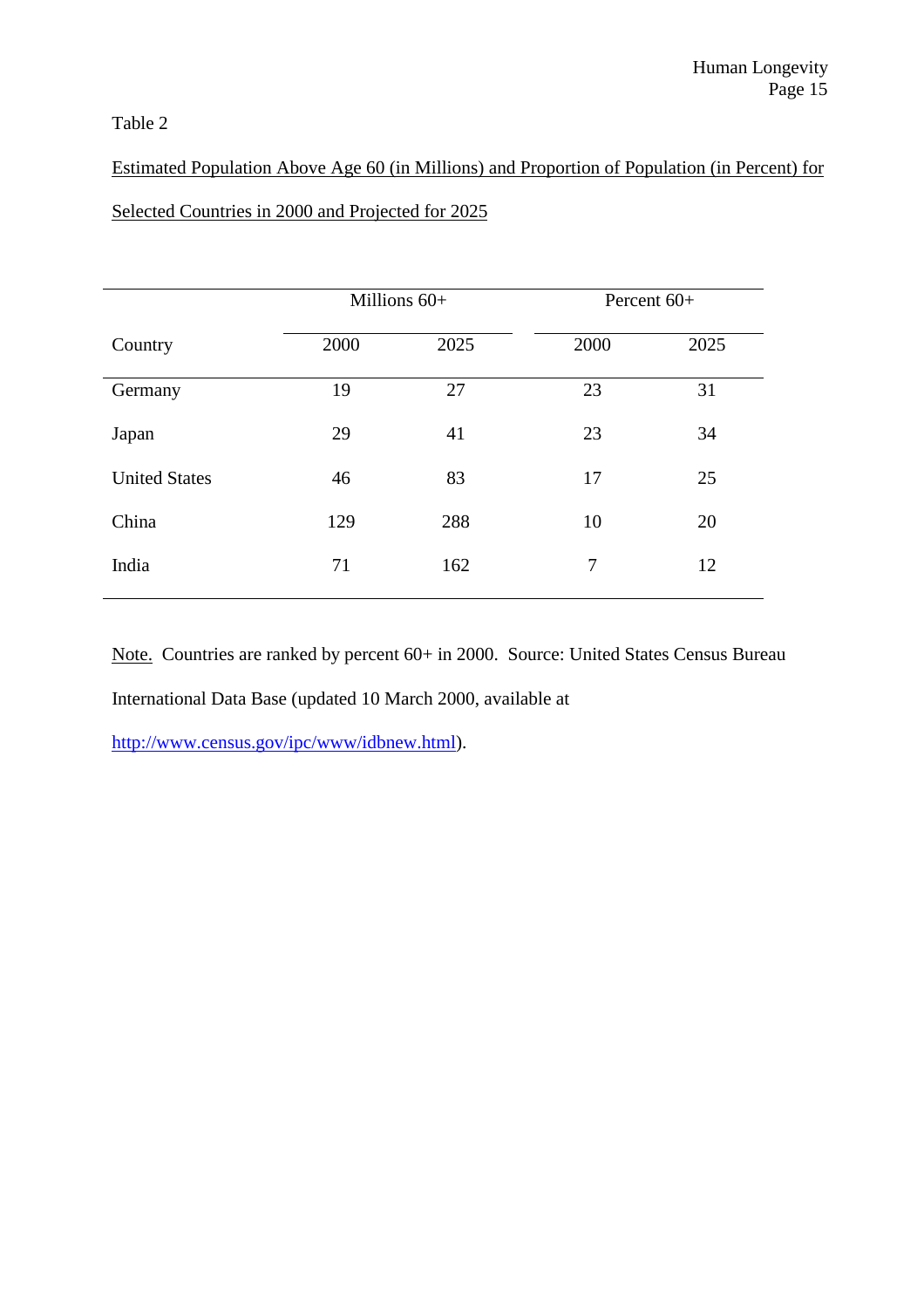### Figure Captions

Figure 1. Age trajectories of death rates from age 80 to 122 for females. Pooled data are from 14 countries (Japan and 13 Western European countries) with the most reliable information, over the period from 1950 to 1990 for ages 80 to 109 and to 1997 for ages 110 and above. Source: Vaupel et al. (1998).

Figure 2. Contribution of age group and historical period to the overall changes in female life expectancy between 1980 and 1996 in East and West Germany. Source: Gjonça et al. (2000).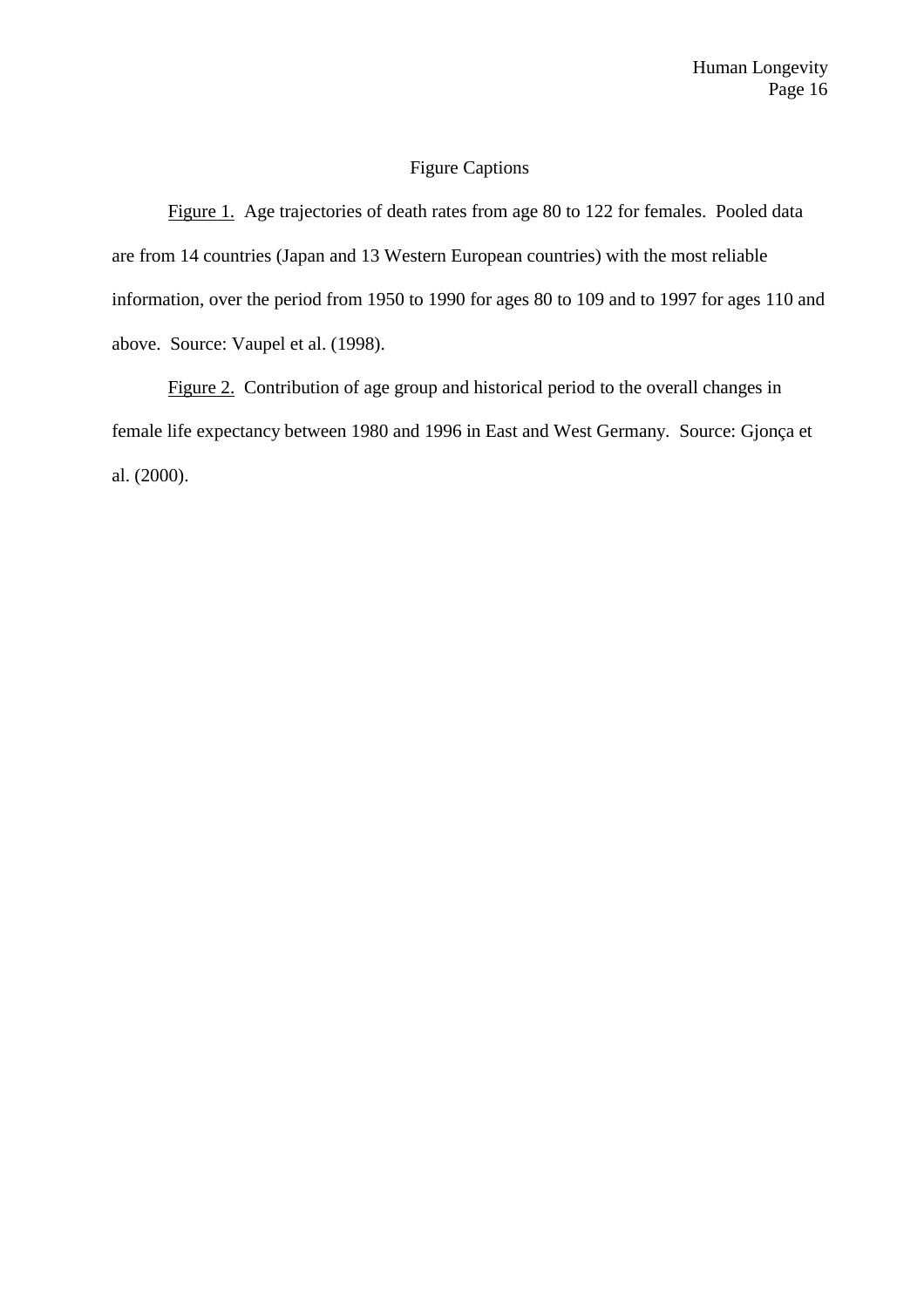